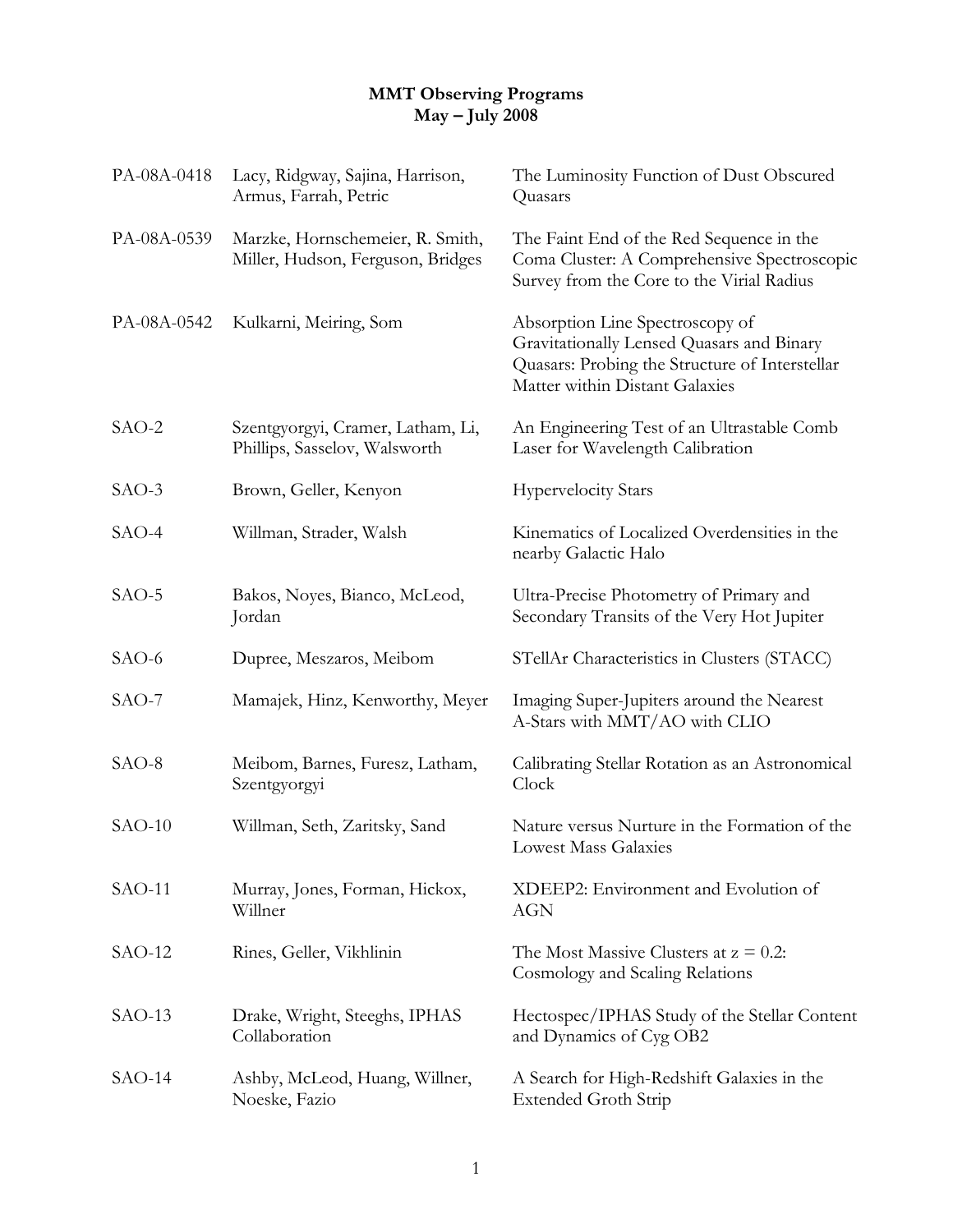| $SAO-15$ | Bianco, Alcock, McLeod, Holman,<br>Lehner                                                                                                                                                       | High Precision High Speed Photometry with<br>MMT/Megacam to Probe the Kuiper Belt                                |
|----------|-------------------------------------------------------------------------------------------------------------------------------------------------------------------------------------------------|------------------------------------------------------------------------------------------------------------------|
| $SAO-17$ | Kirshner, Blondin, Hicken, Challis,<br>Foley                                                                                                                                                    | Supernova Spectroscopy                                                                                           |
| $SAO-18$ | Ashby, Hora, H. A. Smith, Willner,<br>Fazio, Surace, Krick, Egami                                                                                                                               | Visible-Wavelength Spectroscopy of Four<br>Unique IR-Variable Galaxies                                           |
| $SAO-19$ | Wang, Bush, Minchin, Cox                                                                                                                                                                        | Star Formation in the XUV Disk of Virgo<br>Galaxy NGC 4254                                                       |
| $SAO-20$ | McLeod, Mandelbaum, Bernstein,<br>Nakajima                                                                                                                                                      | Lensing Survey of Dark Matter in Supermassive<br><b>Galaxy Clusters</b>                                          |
| $SAO-21$ | Currie, Kenyon, Evans                                                                                                                                                                           | Accretion Signatures and Cluster Membership<br>in NGC 6871 and NGC 1960                                          |
| $SAO-22$ | Covey, McCarthy, Kulesa, Lada,<br>Muench, Gutermuth, Allen,<br>Peterson, Roman                                                                                                                  | Measuring Molecular Core Lifetimes with<br><b>ARIES Spectroscopy</b>                                             |
| UAO-E22  | Lloyd-Hart, Milton, Powell, Stalcup,<br>Kulesa, McCarthy                                                                                                                                        | Commissioning of the MMT's GLAO System<br>and Tests of Tomography                                                |
| UAO-E23  | Bechtold, Reed, Hastie, Pickering,<br>G. Williams, Callahan, Di Miceli                                                                                                                          | MAESTRO Engineering                                                                                              |
| UAO-G20  | Humphreys, Jones, Schuster,<br>Marengo, Hora, Fazio, Hinz,<br>Hoffmann                                                                                                                          | MMT/AO MIRAC Mid-IR Imaging of Cool<br>Hypergiants                                                               |
| UAO-G21  | Humphreys, Larsen, Cabanela                                                                                                                                                                     | Mapping the Asymmetric Thick Disk – Star<br>Counts and Kinematics                                                |
| UAO-S2   | Olszewski, Mateo, Walker                                                                                                                                                                        | Do all Dwarf Spheroidal Galaxies have the<br>Same Mass Profile?                                                  |
| UAO-S3   | Bian, Fan, Jiang                                                                                                                                                                                | A Group of Luminous Quasars at $\gamma \sim 3$ :<br>Tracing the largest Structure at the Peak of<br>Quasar Epoch |
| UAO-S4   | Fan, Bian, Cool, Eisenstein, Liebert,<br>Jiang, Yang, Weiner, Zabludoff,<br>R. Green, Kuhn, D. Thompson,<br>Kurk, Jester, Rix, Walter, Fiore,<br>Fontana, Maiolino, Pentericci,<br>Jannuzi, Dey | A Survey of Quasars at the Reionization Epoch:<br>Spectroscopic Identifications                                  |